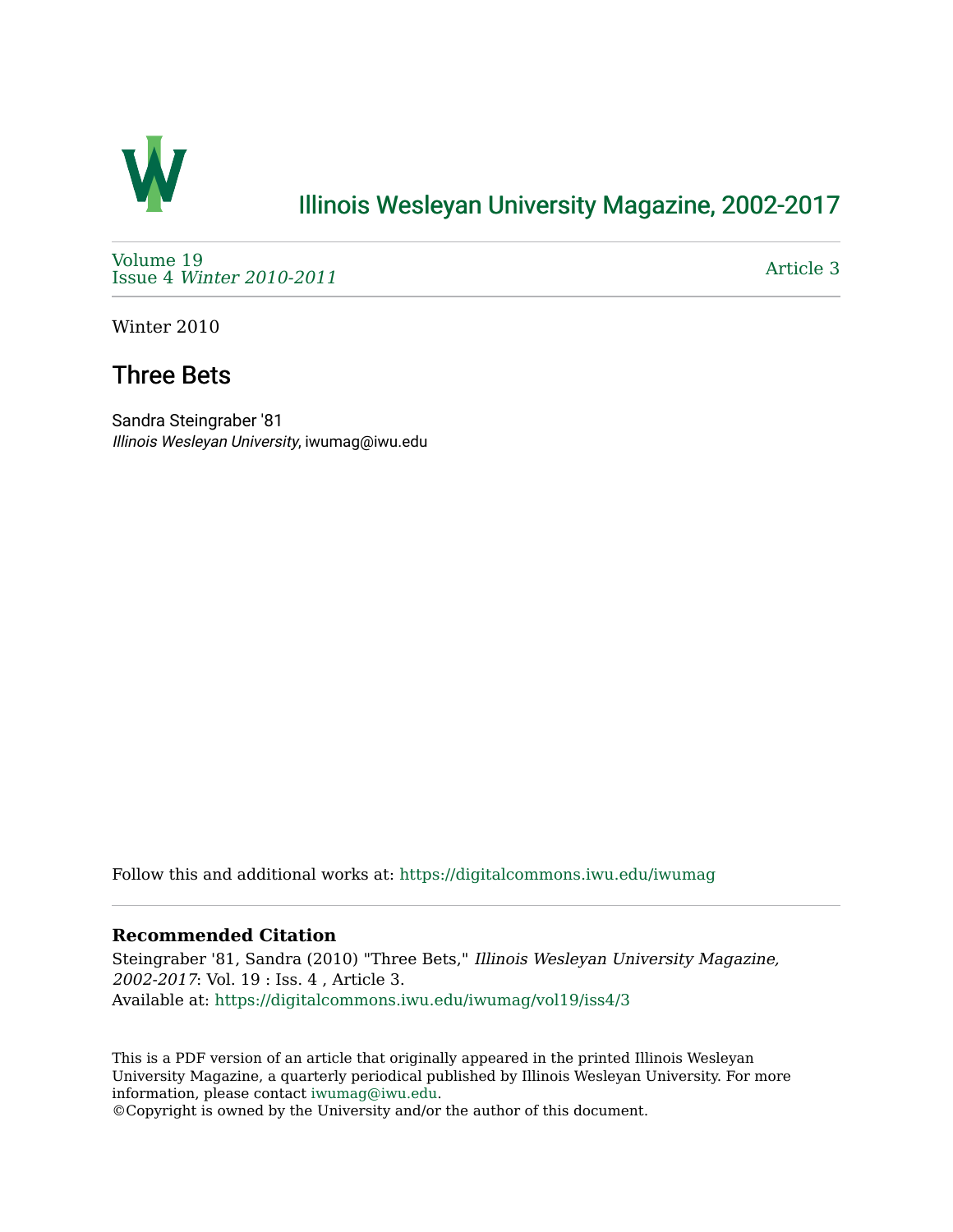# Three Bets

### **Sandra Steingraber '81 writes about the inescapable links between our environmental and personal health.**

### **Essay by Sandra Steingraber '81**

*Ecologist and author Sandra Steingraber '81 is an internationally recognized authority on environmental links to cancer and human health. Raised in Pekin, Ill., Steingraber was diagnosed and successfully treated for bladder cancer while attending IWU as a biology major. After receiving a doctorate in biology and a master's degree in English, she published the highly acclaimed book,* Living Downstream: An Ecologist's Personal Investigation of Cancer and the Environment*, in 1997.*

*In the following essay — first published in* Orion *magazine in 2009 and excerpted here — Steingraber places her scientific insights in the context of her experiences as a cancer survivor and the mother of two children.*



**Frequently asked to speak at colleges, universities and health conferences, Steingraber, above, intends her lectures and books to help bridge the gap between scientific findings and public knowledge. (Photo by Benjamin Gervais / The PPC)**

THIRTY YEARS AGO, between my sophomore and junior years of college, I was diagnosed with bladder cancer. Those are amazing words to write: *Thirty years ago I had cancer*. I could not have imagined, while lying in my hospital bed, exhaling anesthesia, that someday I could write, *Thirty years ago I had cancer*.

Last fall, on a sunny afternoon, the phone rang. It was the nurse in my urologist's office, calling to say that the pathologist had found, in the urine collected from my last cystoscopic checkup, abnormal cell clusters.

I provided a second urine sample for further testing and a third sample was sent out for genetic analysis. Ten days later, I got another call. The results were normal.

So am I fine or not fine? I don't know. Much of my adult life has been one of watchful waiting. *Watchful* means vigilance, screening tests, blood work, second opinions. *Waiting* means you lay plans and carry on within the confines of ambiguity. And sometimes you jump when the phone rings on a sunny afternoon.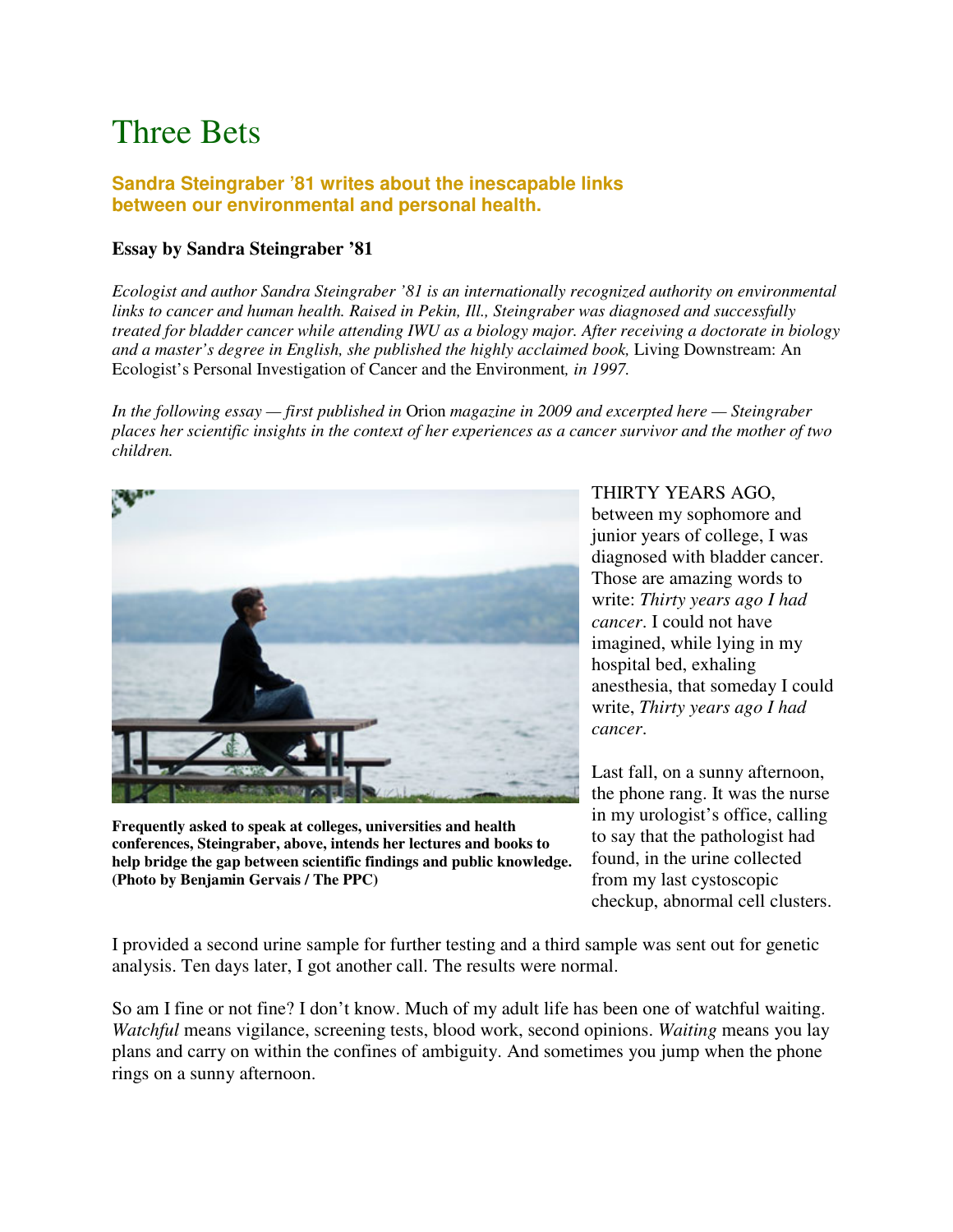Thirty years ago I had cancer.

After I left the hospital, I went back to the university and resumed my life as a biology major. It didn't take me long to learn that bladder cancer is considered a quintessential environmental cancer, meaning that we have more evidence for a link between toxic chemical exposures and bladder cancer risk than for almost any other kind of cancer. I also discovered that just because, through careful scientific study, we learn that a chemical causes cancer doesn't mean that we ban it from the marketplace.

I also learned that, in spite of all this evidence, the words *carcinogen* and *environment* rarely came up in conversations I had with my various health-care providers, who were interested instead in my family medical history. I was happy enough to provide it. My mother was diagnosed with breast cancer at age 44. I have uncles with colon cancer, prostate cancer, stromal cancer. My aunt died of the same kind of bladder cancer — transitional cell carcinoma — that I had.

But here's the punch line to my family story: I am adopted. So I began to ask hard questions about the presumption that what runs in families must necessarily run in genes. I began to ask, what else do families have in common? And when I looked at the literature on cancer among adult adoptees, I learned that, in fact, the chance of an adopted person dying of cancer is closely related to whether or not her adoptive parents had died of cancer and far less related to whether or not her biological parents had met such a fate.

So 30 years ago, as a college undergraduate, I made a bet. I bet that my cancer diagnosis had something to do with the environment in which I lived as a child. And I think I was right about this.

As I learned years later, while researching my book *Living Downstream*, the county where I grew up, along the east bluff of the Illinois River, has statistically elevated cancer rates. Three dozen different industries line the river valley there, and farmers practice chemically intensive agriculture along its floodplains. Hazardous waste is imported from as far away as New Jersey, and the drinking-water wells contain traces of both farm chemicals and industrial chemicals, including those with demonstrable links to … bladder cancer.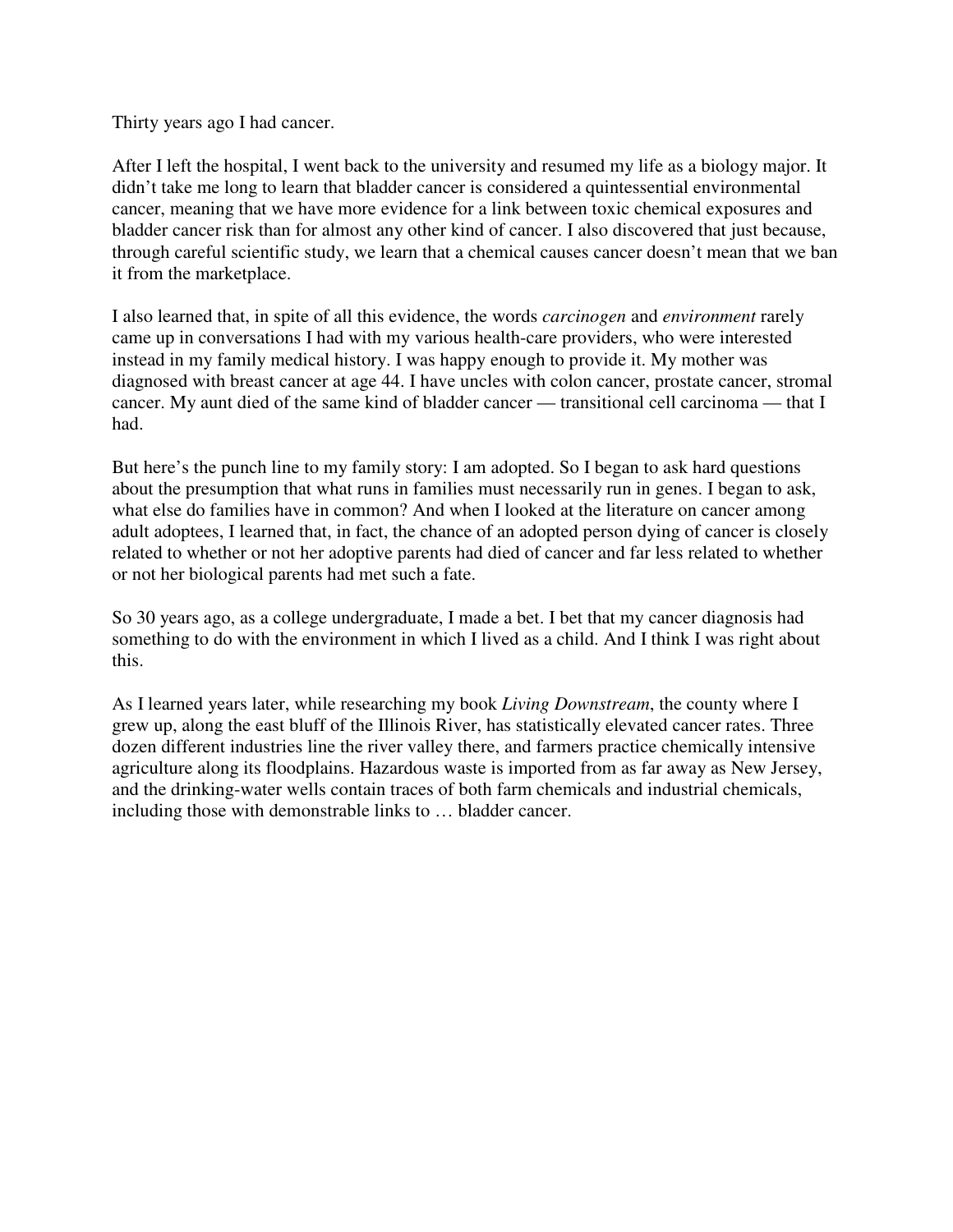TWENTY YEARS AGO, when I was a graduate student in biology at the University of Michigan, I made another bet. I was working as an opinion writer at the student newspaper there. My editor and I laid bets as to which system would collapse first — economy or ecology. I said ecology. I think I was wrong. I think we were both wrong. They seem to be crumbling simultaneously.

Let's compare our twin "eco" systems. Our economy and our ecology are both complex, globalized systems whose interconnections are little understood until something goes wrong. In both systems, eroding diversity creates fragility, as when



**This fall, Steingraber (right) attended the dedication of the Environmental Studies Collections at The Ames Library's Tate Archives. Her papers are part of the collection. (Photo by Marc Featherly)**

financial systems merge and collapse, as when farming systems become monocultures and thereby vulnerable to catastrophic pest outbreaks. In the economic world, panic and fear drive investment decisions that lead to more panic and fear. In the ecological world, greenhouse gases raise temperatures that melt permafrost. Melted permafrost rots and releases more greenhouse gases.

But for one of our failing eco-systems, the economy, we became immediately engaged in drastic and unprecedented measures to rescue it — even though no one seemed to understand it very well. And for our other eco-system … well, it's still widely considered too depressing and overwhelming to talk about in much detail.

Imagine that the mainstream media were as interested in the thoughts of the president's ecological team as they are in the opinions of his economic team. Imagine if, in primetime interview after interview, these public servants provided us regular environmental analysis. Imagine that all Americans find out, whether they want to or not, that atmospheric loading of carbon dioxide is acidifying the ocean in ways that, if unchecked, will drop pH to the point where calcium carbonate goes into solution, and that will spell the end of anything with a shell — from clams and oysters to coral reefs.

Suppose that ecological pundits discussed every night on cable TV the ongoing disappearance of bees, bats and other pollinators and the possibly dire consequences for our food supply. Suppose we received daily reports on the status of our aquifers. Suppose legislators and citizens both agreed that if we don't take immediate action to bail out our ecological system, something truly terrible will happen. Our ecology will tank.

The fact that nothing close to this is happening is the difference between economy and ecology, both of which share an etymology: eco, from the Greek oikos, meaning "household."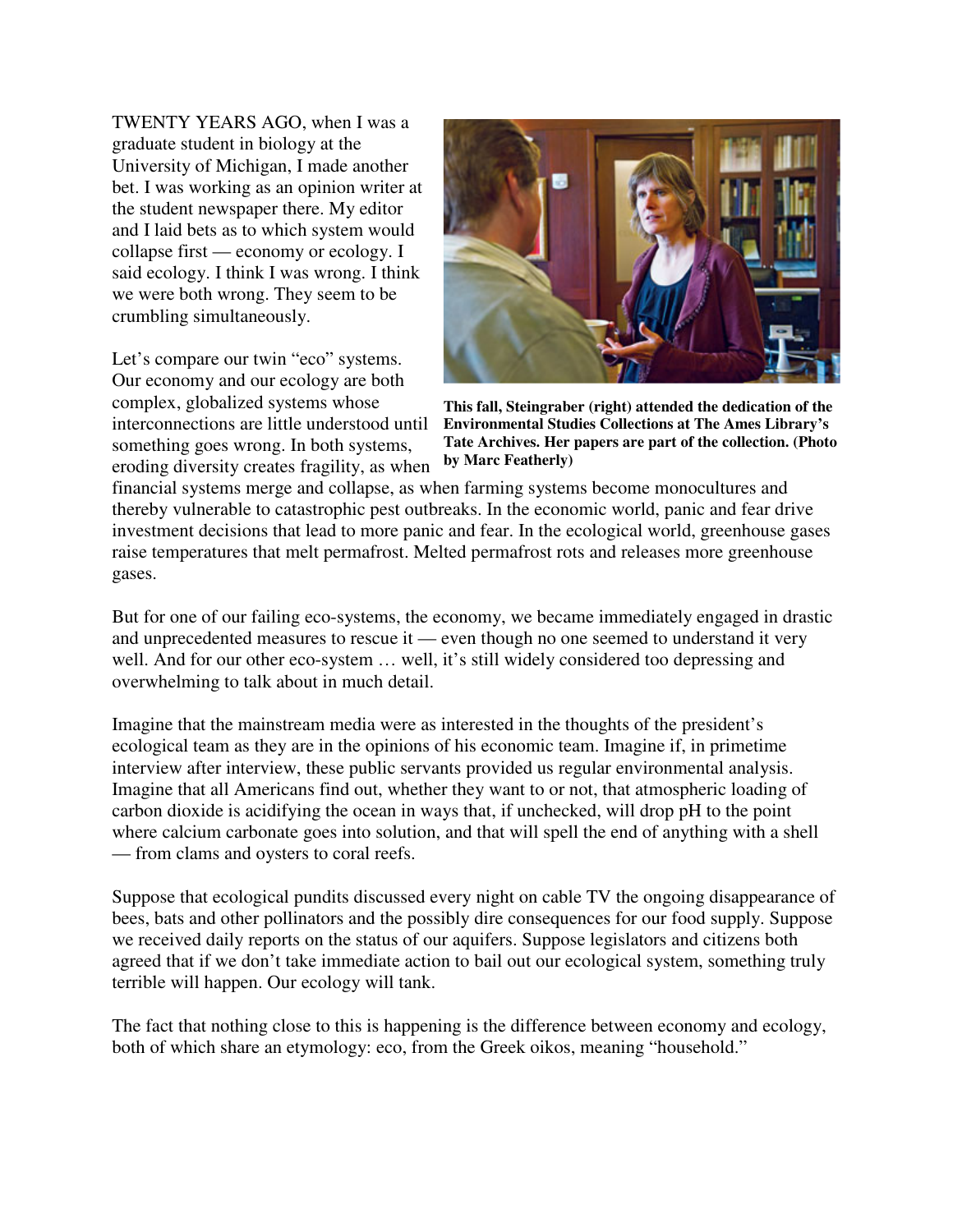TEN YEARS AGO, I gave birth to a child. After 20 years as a solitary adult ecologist, I became a habitat, an inland ocean with a marine mammal swimming around inside of me. My daughter's name is Faith. She is planning a career as a marine biologist and wants to write her first book on the octopus. My son Elijah is 7. He wishes to be the president, a farmer, or a member of the Beatles. He figures there are two job openings there already.

Since becoming a mother, I've made another bet. I am betting that, in between my own adult life and my children's, an environmental human rights movement will arise. First, it will take up the task of rescuing and repairing our ecological system, upon which all human life depends. At the same time, it will also work to divorce our economy from its dependency on chemical toxicants that are known to trespass inside our bodies, without our consent.

Our current environmental regulatory apparatus does not require rigorous testing of chemicals as a precondition for marketing them. It also makes it very difficult to ban chemicals once they are in commerce. Of the 80,000 synthetic chemicals allowed into the market, exactly five have been outlawed under the Toxics Substances Control Act since 1976. Our current environmental regulatory apparatus allows economic benefits to be balanced against human health risks. It fails to take into account the fact that we are all exposed, to use Rachel Carson's words, to a changing kaleidoscope of chemicals over our lifetimes and not just one chemical at a time. In umbilical cord blood alone, 287 different chemicals have been identified, including pesticides, stain removers, wood preservatives, mercury, and flame retardants. Benzo[a]pyrene (an ingredient in tobacco smoke, diesel exhaust, and soot) can damage eggs in the ovaries. Exposure to pesticides in men can reduce sperm count. Thus, our environmental policies may be eroding our fertility. And if a pregnancy is achieved, exposure to certain chemicals raises the risk that it will be lost through miscarriage, or what we in the scientific community call spontaneous abortion.

And here is where I am interested in engaging the pro-life community in dialogue, because whether you see this problem as a violation of women's reproductive rights or whether you see this problem as a violation of fetal sanctity, maybe we can all agree, pro-life and pro-choice, that any chemical with the power to extinguish human pregnancy has no rightful place in our economy.

Some chemicals, such as PCBs, have the power to shorten human gestation and so raise the risk for premature birth, which is the leading cause of disability in this country. Other chemicals raise the risk for pediatric cancers, which are rising in incidence more rapidly than cancers among adults.

Some chemicals can raise the risk for early puberty in girls, which in turn raises the risk for breast cancer in adulthood. In short, chemical toxicants can sabotage the story of child development and so make urgent the need for restructuring our chemicals policy along the principles of precaution and green design. And at the other end of the lifespan, evidence links environmental exposures to neurotoxicants to increased risks of dementia in old age.

So I am betting that chemical reform will be a cornerstone of this new environmental human rights movement that I see getting underway. I am betting that my children — and the generation of children they are a part of — will, by the time they are my age, consider it unthinkable to